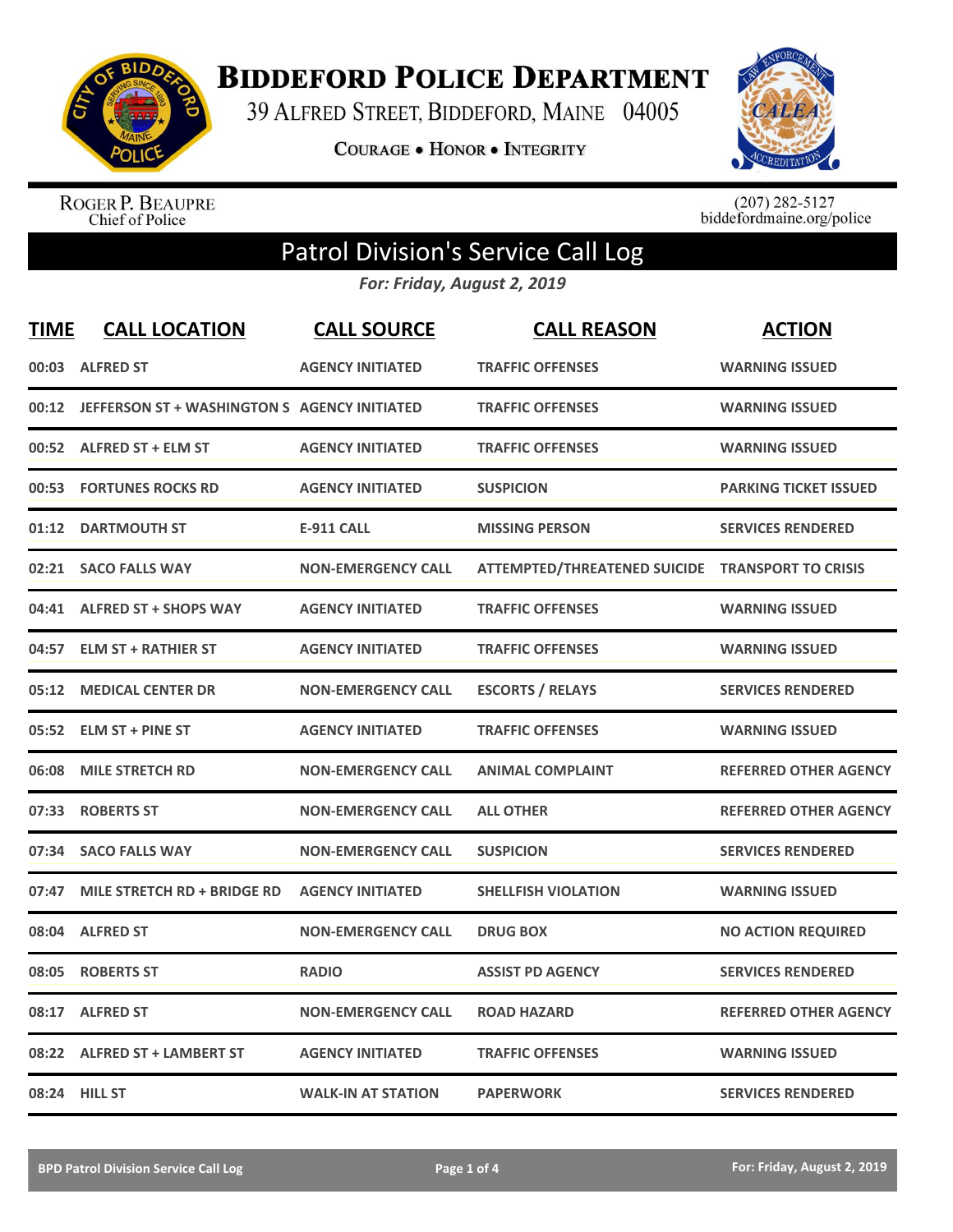| <b>TIME</b> | <b>CALL LOCATION</b>                                                                                                                             | <b>CALL SOURCE</b>        | <b>CALL REASON</b>            | <b>ACTION</b>                |  |
|-------------|--------------------------------------------------------------------------------------------------------------------------------------------------|---------------------------|-------------------------------|------------------------------|--|
|             | 08:30 GRAHAM ST                                                                                                                                  | <b>AGENCY INITIATED</b>   | <b>TRAFFIC OFFENSES</b>       | <b>VSAC ISSUED</b>           |  |
|             | 08:35 SOUTH ST                                                                                                                                   | <b>AGENCY INITIATED</b>   | <b>ANIMAL COMPLAINT</b>       | <b>SERVICES RENDERED</b>     |  |
|             | 09:02 MEDICAL CENTER DR                                                                                                                          | <b>NON-EMERGENCY CALL</b> | <b>ASSIST PD AGENCY</b>       | <b>SERVICES RENDERED</b>     |  |
|             | 09:22 POOL ST + BRIDGE RD                                                                                                                        | <b>NON-EMERGENCY CALL</b> | <b>SUSPICION</b>              | <b>SERVICES RENDERED</b>     |  |
|             | 09:34 ALFRED ST                                                                                                                                  | <b>NON-EMERGENCY CALL</b> | <b>COURT ORDERED CHECK IN</b> | <b>SERVICES RENDERED</b>     |  |
|             | 09:36 PRECOURT ST                                                                                                                                | <b>AGENCY INITIATED</b>   | <b>TRAFFIC OFFENSES</b>       | <b>WARNING ISSUED</b>        |  |
| 09:46       | <b>MAINE TPKE</b>                                                                                                                                | <b>AGENCY INITIATED</b>   | <b>TRAFFIC OFFENSES</b>       | <b>VSAC ISSUED</b>           |  |
|             | 09:58 WESTERN AVE                                                                                                                                | <b>NON-EMERGENCY CALL</b> | <b>SUSPICION</b>              | <b>NO ACTION REQUIRED</b>    |  |
| 10:41       | <b>TIGER WAY</b>                                                                                                                                 | <b>E-911 CALL</b>         | 911 MISUSE                    | <b>SERVICES RENDERED</b>     |  |
|             | 10:50 ALFRED ST                                                                                                                                  | <b>WALK-IN AT STATION</b> | <b>PAPERWORK</b>              | <b>SERVICES RENDERED</b>     |  |
|             | 11:19 BRADBURY ST                                                                                                                                | <b>E-911 CALL</b>         | <b>SUSPICION</b>              | <b>SERVICES RENDERED</b>     |  |
|             | 11:28 ALFRED ST                                                                                                                                  | <b>AGENCY INITIATED</b>   | <b>TRAFFIC OFFENSES</b>       | <b>VSAC ISSUED</b>           |  |
|             | 11:46 JEFFERSON ST                                                                                                                               | <b>NON-EMERGENCY CALL</b> | <b>CHECK WELFARE</b>          | <b>TRANSPORT TO HOSPITAL</b> |  |
| 11:48       | <b>BOULDER WAY</b>                                                                                                                               | <b>AGENCY INITIATED</b>   | <b>ARTICLES LOST/FOUND</b>    | <b>REPORT TAKEN</b>          |  |
|             | 12:01 HIGH ST                                                                                                                                    | <b>RADIO</b>              | <b>ALL OTHER</b>              | <b>NEGATIVE CONTACT</b>      |  |
|             | 12:02 ALFRED ST                                                                                                                                  | <b>WALK-IN AT STATION</b> | <b>SUSPICION</b>              | <b>SERVICES RENDERED</b>     |  |
|             | 12:04 LANDRY ST                                                                                                                                  | <b>AGENCY INITIATED</b>   | <b>TRAFFIC OFFENSES</b>       | <b>WARNING ISSUED</b>        |  |
|             | 12:12 GUINEA RD                                                                                                                                  | <b>NON-EMERGENCY CALL</b> | <b>ANIMAL COMPLAINT</b>       | <b>SERVICES RENDERED</b>     |  |
|             | 12:49 SULLIVAN ST                                                                                                                                | <b>NON-EMERGENCY CALL</b> | <b>CIVIL COMPLAINT</b>        | <b>CIVIL COMPLAINT</b>       |  |
|             | 12:53 LINCOLN ST                                                                                                                                 | <b>E-911 CALL</b>         | 911 MISUSE                    | <b>NO ACTION REQUIRED</b>    |  |
|             | 12:55 ALFRED ST                                                                                                                                  | <b>AGENCY INITIATED</b>   | <b>TRAFFIC OFFENSES</b>       | <b>VSAC ISSUED</b>           |  |
|             | 13:08 ALFRED ST                                                                                                                                  | <b>WALK-IN AT STATION</b> | <b>CIVIL COMPLAINT</b>        | <b>SERVICES RENDERED</b>     |  |
|             | 13:20 BOULDER WAY                                                                                                                                | E-911 CALL                | <b>ANIMAL COMPLAINT</b>       | <b>GONE ON ARRIVAL</b>       |  |
| 13:20       | <b>BOULDER WAY</b>                                                                                                                               | <b>NON-EMERGENCY CALL</b> | <b>SHOPLIFTING</b>            | <b>CITATION ISSUED</b>       |  |
|             | OFFENDER: MARYSSA KATHLEEN GORDON  AGE: 23  RESIDENT OF: OLD ORCHARD BEACH, ME<br>CHARGE: THEFT BY UNAUTHORIZED TAKING OR TRANSFER - SHOPLIFTING |                           |                               |                              |  |
| 13:22       | OLD POOL RD                                                                                                                                      | <b>NON-EMERGENCY CALL</b> | <b>CIVIL COMPLAINT</b>        | <b>CIVIL COMPLAINT</b>       |  |
|             |                                                                                                                                                  |                           |                               |                              |  |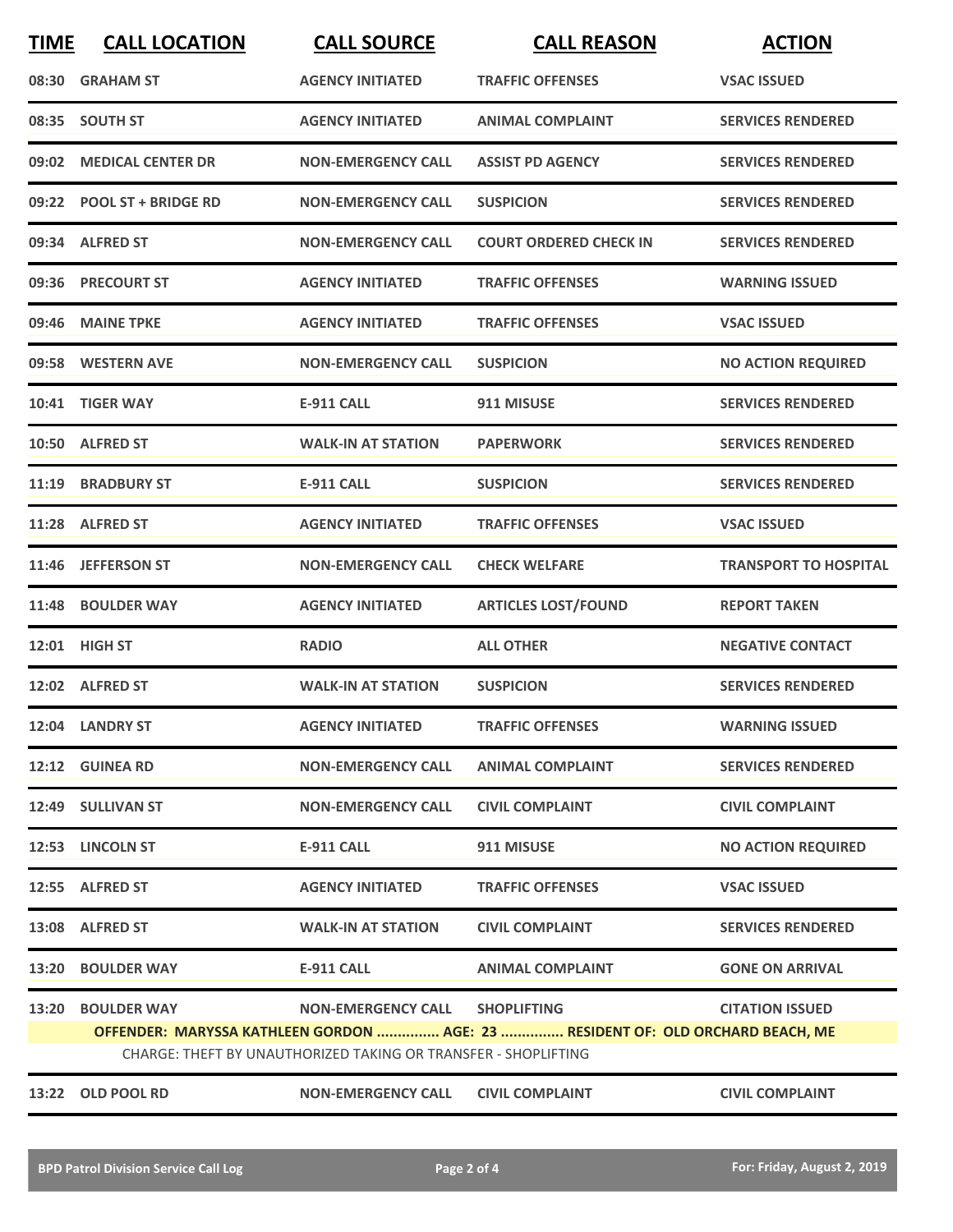| <b>TIME</b> | <b>CALL LOCATION</b>                                                                         | <b>CALL SOURCE</b>        | <b>CALL REASON</b>                  | <b>ACTION</b>                |
|-------------|----------------------------------------------------------------------------------------------|---------------------------|-------------------------------------|------------------------------|
|             | 13:36 ALFRED ST                                                                              | <b>E-911 CALL</b>         | 911 MISUSE                          | <b>WARNING ISSUED</b>        |
|             | 13:54 FREEMAN ST                                                                             | <b>AGENCY INITIATED</b>   | <b>PRO-ACTIVE DV RESPONSE TEAM</b>  | <b>NEGATIVE CONTACT</b>      |
|             | 14:03 ELM ST                                                                                 | <b>NON-EMERGENCY CALL</b> | <b>ARTICLES LOST/FOUND</b>          | <b>NO ACTION REQUIRED</b>    |
|             | 14:06 WILLOW RDG                                                                             | <b>E-911 CALL</b>         | <b>ATTEMPTED/THREATENED SUICIDE</b> | <b>REPORT TAKEN</b>          |
|             | 14:11 ALFRED ST                                                                              | <b>AGENCY INITIATED</b>   | <b>PRO-ACTIVE DV RESPONSE TEAM</b>  | <b>NO VIOLATION</b>          |
|             | 14:53 LINCOLN ST                                                                             | <b>E-911 CALL</b>         | 911 MISUSE                          | <b>NO ACTION REQUIRED</b>    |
|             | 14:56 PIKE ST                                                                                | <b>AGENCY INITIATED</b>   | <b>PRO-ACTIVE DV RESPONSE TEAM</b>  | <b>NEGATIVE CONTACT</b>      |
| 15:11       | <b>PETER POND LN</b>                                                                         | <b>E-911 CALL</b>         | 911 MISUSE                          | <b>SERVICES RENDERED</b>     |
| 15:15       | <b>SOUTH ST</b>                                                                              | <b>AGENCY INITIATED</b>   | <b>TRAFFIC OFFENSES</b>             | <b>WARNING ISSUED</b>        |
| 15:18       | <b>MEETINGHOUSE RD</b>                                                                       | <b>WALK-IN AT STATION</b> | <b>THEFT</b>                        | <b>REPORT TAKEN</b>          |
| 15:31       | <b>SOUTH ST + WADLIN RD</b>                                                                  | <b>AGENCY INITIATED</b>   | <b>WARRANT ARREST</b>               | <b>ARREST(S) MADE</b>        |
|             | <b>CHARGE: AGGRAVATED FORGERY</b><br>CHARGE: VIOLATING CONDITION OF RELEASE<br>15:50 HILL ST | <b>WALK-IN AT STATION</b> | <b>PAPERWORK</b>                    | <b>SERVICES RENDERED</b>     |
|             | <b>POOL ST</b>                                                                               |                           |                                     |                              |
| 15:56       |                                                                                              | <b>AGENCY INITIATED</b>   | <b>ANIMAL COMPLAINT</b>             | <b>NO VIOLATION</b>          |
|             | 16:08 ALFRED ST                                                                              | <b>WALK-IN AT STATION</b> | <b>SUSPICION</b>                    | <b>CIVIL COMPLAINT</b>       |
|             | 16:12 ELM ST                                                                                 | <b>NON-EMERGENCY CALL</b> | <b>CRIMINAL MISCHIEF</b>            | <b>NO ACTION REQUIRED</b>    |
|             | 16:13 ROCKY WAY                                                                              | <b>E-911 CALL</b>         | 911 MISUSE                          | <b>NO ACTION REQUIRED</b>    |
|             | <b>16:16 BRADBURY ST</b>                                                                     | <b>NON-EMERGENCY CALL</b> | <b>HARASSMENT</b>                   | <b>REPORT TAKEN</b>          |
|             | 16:37 FOSS ST                                                                                | <b>WALK-IN AT STATION</b> | <b>CIVIL COMPLAINT</b>              | <b>NO ACTION REQUIRED</b>    |
|             | 16:45 FOSS ST                                                                                | <b>AGENCY INITIATED</b>   | <b>CIVIL COMPLAINT</b>              | <b>CIVIL COMPLAINT</b>       |
|             | 17:09 ALFRED ST                                                                              | <b>WALK-IN AT STATION</b> | <b>COURT ORDERED CHECK IN</b>       | <b>SERVICES RENDERED</b>     |
|             | 17:15 PIERSONS LN                                                                            | <b>NON-EMERGENCY CALL</b> | <b>PARKING COMPLAINT</b>            | <b>SERVICES RENDERED</b>     |
|             | 17:43 ALFRED ST                                                                              | <b>WALK-IN AT STATION</b> | <b>ALL OTHER</b>                    | <b>SERVICES RENDERED</b>     |
|             | 18:41 COLE RD                                                                                | <b>NON-EMERGENCY CALL</b> | <b>CODE K FOX</b>                   | <b>REFERRED OTHER AGENCY</b> |